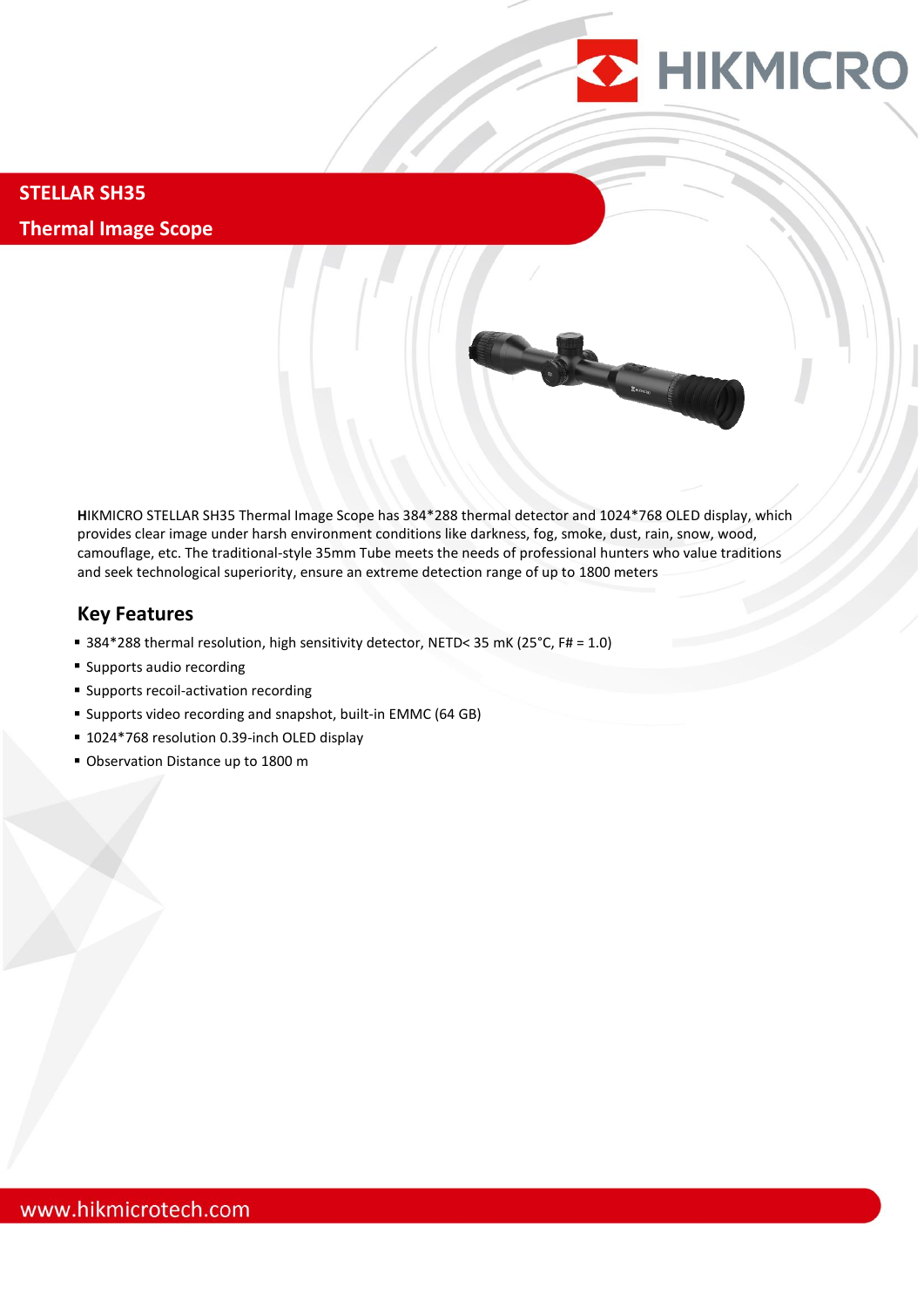

# **Specification**

| <b>Thermal Module</b>              |                                                                                     |
|------------------------------------|-------------------------------------------------------------------------------------|
| Image Sensor                       | Uncooled Focal Plane Array                                                          |
| Max. Resolution                    | $384 \times 288$                                                                    |
| <b>Frame Rate</b>                  | 50 Hz                                                                               |
| Pixel Interval                     | $12 \mu m$                                                                          |
| Response Waveband                  | 8 µm to 14 µm                                                                       |
| <b>NETD</b>                        | $<$ 35 mK (25°C, F# = 1.0)                                                          |
| Lens (Focal Length)                | 35 mm                                                                               |
| <b>Detection Range</b>             | 1800 m                                                                              |
| Field of View                      | $7.53^{\circ} \times 5.65^{\circ}$                                                  |
| Min. Focusing Distance             | 2 <sub>m</sub>                                                                      |
| Aperture                           | F1.0                                                                                |
| Magnification                      | $2.7\times$                                                                         |
| <b>Image Display</b>               |                                                                                     |
| Display                            | 1024 × 768, 0.39 inch, OLED                                                         |
| Image Mode                         | Black Hot, White Hot, Red Hot, Fusion                                               |
| FFC (Flat Field Correction) Mode   | Auto, Manual, External Correction                                                   |
| <b>Exit Pupil</b>                  | 5 mm                                                                                |
| Eye Relief                         | 60 mm                                                                               |
| Diopter (Range)                    | -5 D to 5 D                                                                         |
| System                             |                                                                                     |
| Digital Zoom                       | 1x, 2x, 4x, 8x                                                                      |
| Capture Snapshot                   | Yes                                                                                 |
| Record Video                       | On-board video recording                                                            |
| <b>Standby Mode</b>                | Yes                                                                                 |
| Storage                            | Built-in EMMC (64 GB)                                                               |
| PIP                                | Yes                                                                                 |
| <b>DPC</b>                         | Yes                                                                                 |
| Hotspot                            | Yes                                                                                 |
| <b>Uniformity Correction</b>       | Auto, Manual, External Correction                                                   |
| <b>Hot Track</b>                   | Yes                                                                                 |
| Reticle                            | Yes                                                                                 |
| <b>Audio Recording</b>             | Yes                                                                                 |
| <b>Recoil-activation Recording</b> | Yes                                                                                 |
| Max. Recoil                        | 1000g                                                                               |
| <b>Power Supply</b>                |                                                                                     |
| <b>Battery Type</b>                | Two rechargeable Lithium batteries (internal) and one replaceable CR123A (external) |
| <b>Battery Operating Time</b>      | 15 hours continuous running (@25°C, Wi-Fi off)                                      |
| <b>Battery Capacity Display</b>    | Yes                                                                                 |
| Anti-reverse Battery Connection    | Yes                                                                                 |
| Overvoltage Protection             | Yes                                                                                 |
| Power Supply                       | 5 V DC/2 A, USB Type-C interface<br>Supports QC3.0                                  |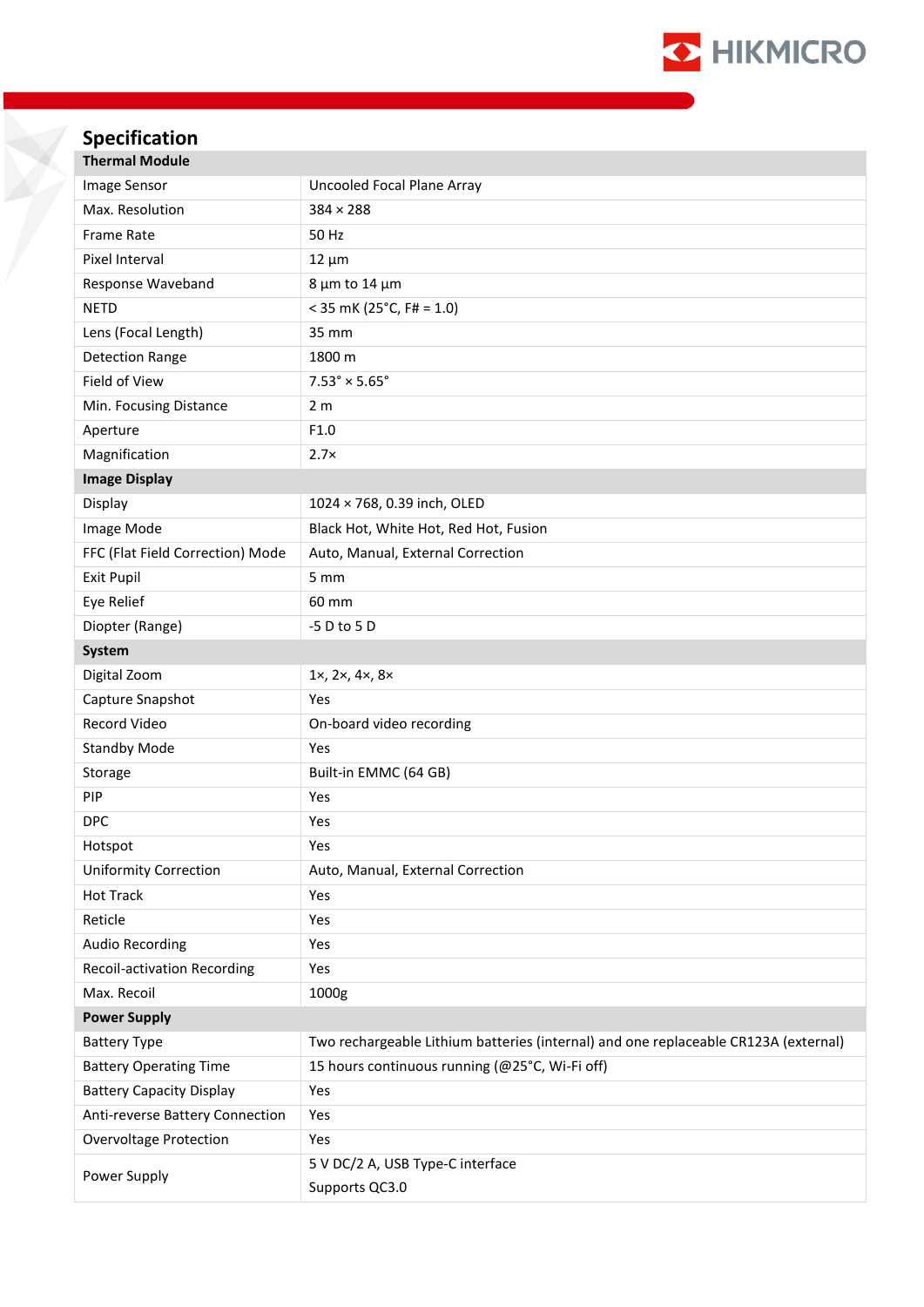

#### **General**

| Work Temperature        | $-30^{\circ}$ C to 55 $^{\circ}$ C (-22 $^{\circ}$ F to 131 $^{\circ}$ F) |
|-------------------------|---------------------------------------------------------------------------|
| <b>Protection Level</b> | <b>IP67</b>                                                               |
| Dimension               | $407$ mm $\times$ 78.1 mm $\times$ 75.9 mm                                |
| Weight                  | 890 g without eyepiece and CR123A                                         |
|                         |                                                                           |

# **Available Model**

SH35

## **Dimension**





**Accessory**



Quick Start Guide (×1) Battery CR123A (×1) Type-C Cable (×1) Dust-free Cloth (×1) Bag (×1)

⊕

Ŧ





Unit:mm

COMPLIANCE NOTICE: The thermal series products might be subject to export controls in various countries or regions, including without limitation, the United States, European Union, United Kingdom and/or other member countries of the Wassenaar Arrangement. Please consult your professional legal or compliance expert or local government authorities for any necessary export license requirements if you intend to transfer, export, re-export the thermal series products between different countries.